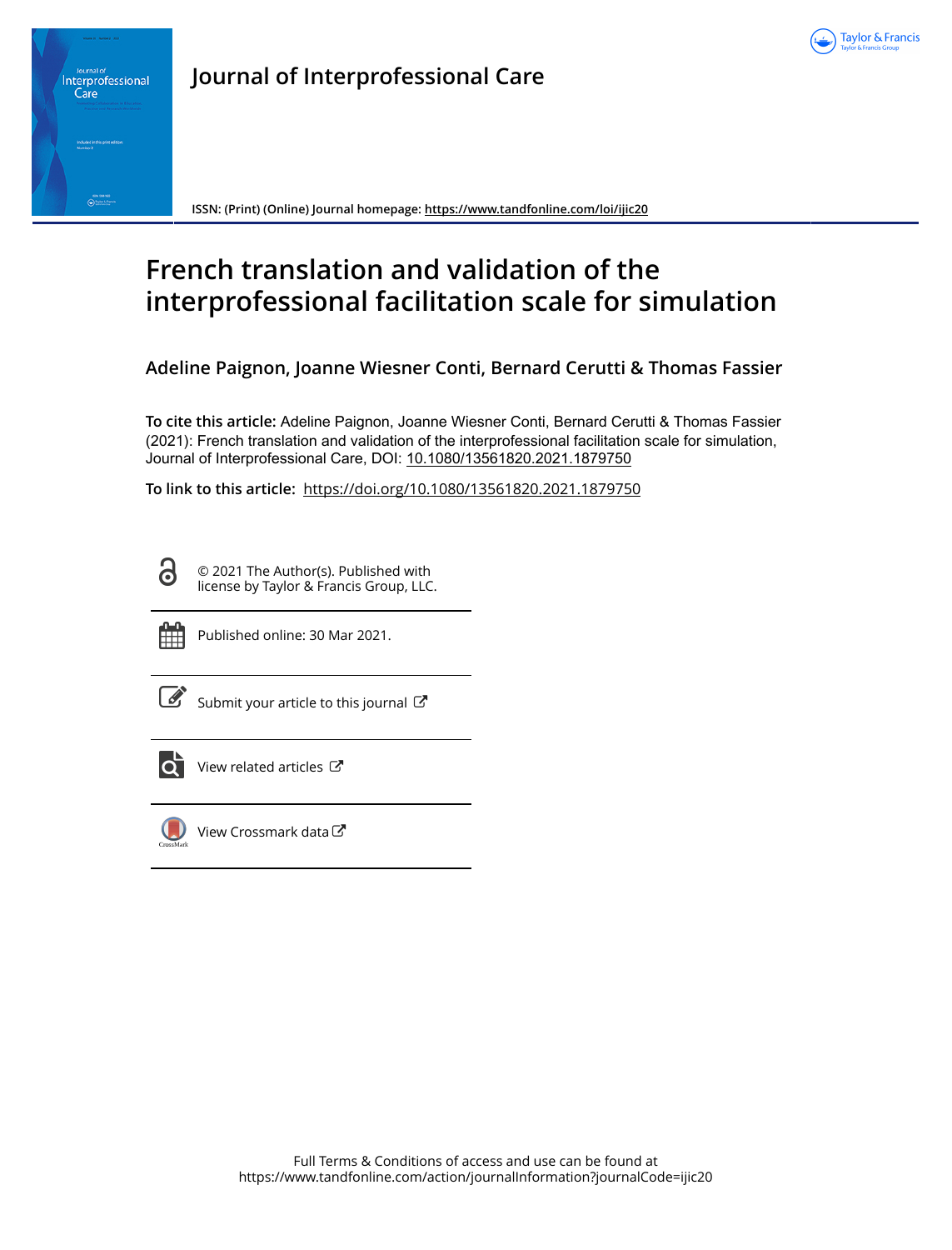#### SHORT REPORTS

**a** OPEN ACCESS **ID** Check for updates

Taylor & Francis Taylor & Francis Group

# **French translation and validation of the interprofessional facilitation scale for simulation**

Adeline P[a](#page-1-0)ignon **D**<sup>a</sup>, Joanne Wiesner Conti D<sup>a</sup>, Bernard Cerutti D<sup>[b](#page-1-1)</sup>, and Thomas Fassier D<sup>e</sup>

<span id="page-1-2"></span><span id="page-1-1"></span><span id="page-1-0"></span><sup>a</sup>Geneva School of Health Sciences and Centre for Interprofessional Simulation, University of Applied Sciences and Arts of Western Switzerland HES-SO, Geneva, Switzerland; <sup>b</sup>Unit of Research and Development in Medical Education, Faculty of Medicine, University of Geneva, Geneva, Switzerland;<br>Division of Internal Medicine for the Aged. Geneva University Hospitals, Un Division of Internal Medicine for the Aged, Geneva University Hospitals, University of Geneva Faculty of Medicine and Centre for Interprofessional Simulation, Geneva, Switzerland

#### **ABSTRACT**

This study aimed to translate the Interprofessional Facilitation Scale in French and validate its use for interprofessional simulation training. Experts translated the items into French and then back translated them into English. Data used for the validation were collected from interprofessional simulation trainings. Experts and observers found the scale's content validity was suitable. A principal component analysis was conducted. The Kaiser-Meyer-Olkin test value was 0.88 and two factors were identified, that explained 59.9% of the variance. They were labeled: (a) Opportunity of Interprofessional Learning and (b) Psychological Safety. The Cronbach's alpha measure of internal consistency was 0.91. The learning simulation environment explained the structure of the scale. This study provides evidence that the French version of Interprofessional Facilitation Scale can be used in the context of interprofessional simulation training.

#### **ARTICLE HISTORY**

Received 6 June 2020 Revised 5 January 2021 Accepted 18 January 2021

#### **KEYWORDS**

French; interprofessional education; interprofessional facilitation scale; simulation; educator; trainer

# **Introduction**

Interprofessional collaborative practice (ICP) "happens when multiple health workers from different professional backgrounds work together with patients, families, caregivers and communities to deliver the highest quality of care across settings" (World Health Organization, [2010](#page-5-0)). There is a global consensus on promoting interprofessional education (IPE) to enhance this collaboration. IPE is an experience that "occurs when students from two or more professions learn about, from, and with each other" (World Health Organization, [2010\)](#page-5-0). To improve the efficacy of IPE, trainers' competencies need to be refined. Indeed the trainers should act as role models in ICP and explain interprofessional values, terms, and concepts as well as demonstrate generic facilitation skills (Botma, [2019](#page-5-1)).

<span id="page-1-7"></span><span id="page-1-4"></span>At the Center of Interprofessional Simulation in Geneva, we use simulation as a teaching modality. In IPE via simulation (IPE simulation), learners from different professions are engaged in a simulated care situation as a team. It is widely used to improve ICP, with available evidence suggesting its positive effect on learners and teams' performances (Palaganas et al., [2014\)](#page-5-2).

<span id="page-1-5"></span>To our knowledge, validated instruments evaluating trainers' competencies in interprofessional education need to be developed in French, especially in the context of simulations. The Interprofessional Facilitation Scale (IPFS) was developed to assess IPE trainers' competencies in the context of IPE workshops (Sargeant et al., [2010\)](#page-5-3). The scale is a summary of competencies required for IPE and a support to give feedback to trainers on their competencies. This study aimed to translate and validate the IPFS into French (IPFS-Fr) in the context of IPE simulation. We compared the results and the structure with those of the original study.

# **Methods**

#### *Cross-cultural adaptation process*

<span id="page-1-6"></span>We obtained consent from Joan Sargeant, one of the authors of the original version (Sargeant et al., [2010\)](#page-5-3), to translate the IPFS into French and adapt it to the simulation context. The IPFS-Fr version was partly developed using the Beaton guidelines for cross cultural adaptation of questionnaires (Beaton et al., [2000](#page-5-4)).

#### <span id="page-1-3"></span>*Validation process: Data collection*

The study took place at the Center for Interprofessional Simulation in the French-speaking area of Switzerland during the academic year 2018–2019. We focused on the observations of 89 debriefings of interprofessional simulation involving undergraduate students from six different curricula (nursing, medicine, nutrition, physiotherapy, medical radiology technology and midwifery). Most of the trainers observed facilitated interprofessional simulation for several years but one third were novice. The novices participated in a 1.5 hr training session on IPE simulation. Four observers participated in data collection. The trainers agreed to be observed and they could, on request, receive feedback on their IPE competencies.

#### *Data analysis*

Summary statistics (mean, standard deviation) were used to describe the items of the IPFS. Items with more than 25% of missing values were removed and the average value of the corresponding item was used for the others.

CONTACT Adeline Paignon adeline.paignon@hesge.ch **■** Haute école de santé, Avenue de Champel 47, Geneva 1206, Switzerland.

© 2021 The Author(s). Published with license by Taylor & Francis Group, LLC.

This is an Open Access article distributed under the terms of the Creative Commons Attribution-NonCommercial-NoDerivatives License (http://creativecommons.org/licenses/by-nc-nd/4.0/), which permits non-commercial re-use, distribution, and reproduction in any medium, provided the original work is properly cited, and is not altered, transformed, or built upon in any way.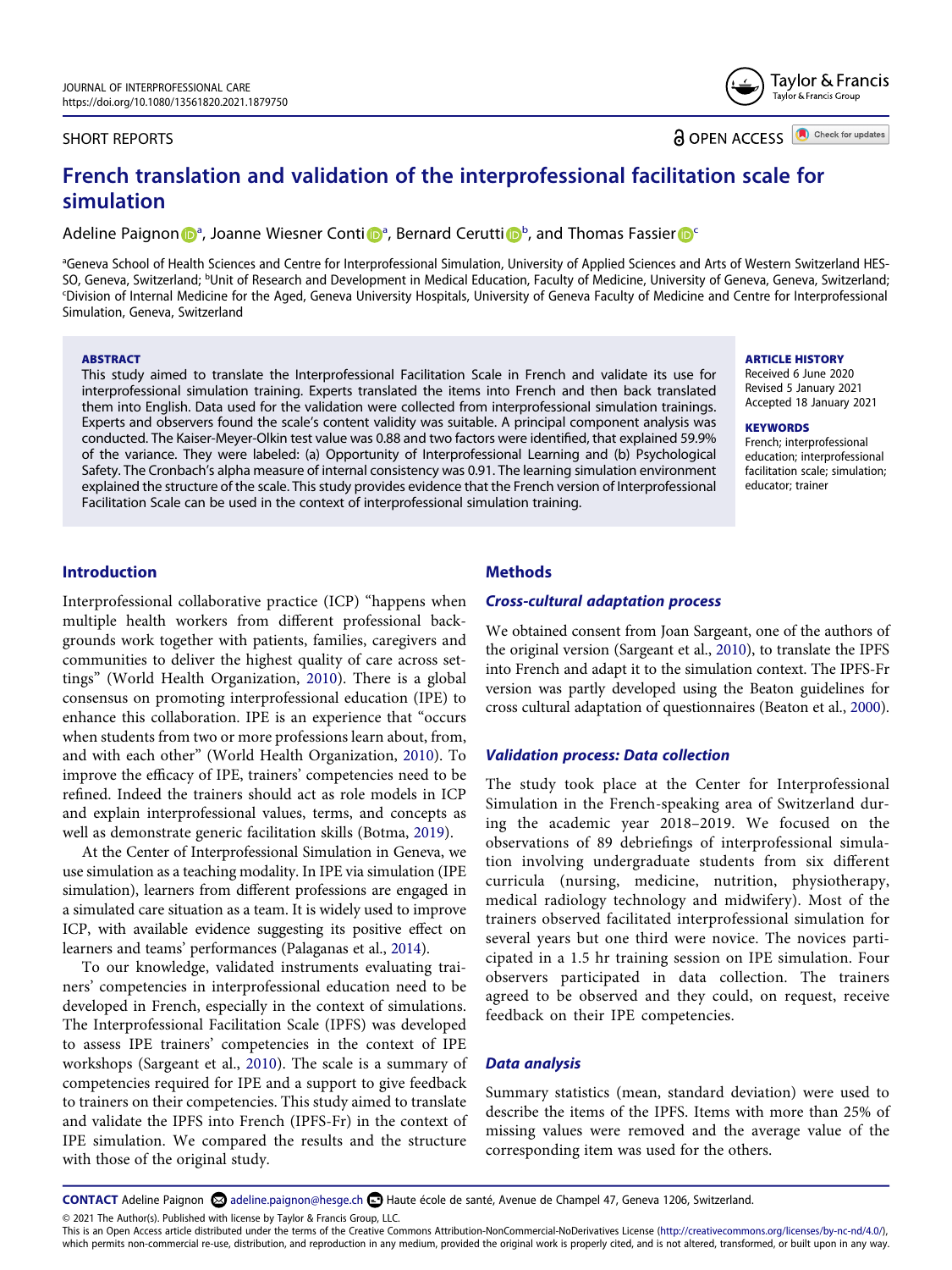To determine the internal validity, experts assessed the relevance of the scale to measure all aspects of the underlying construct. Principal component analysis was used to investigate the structure and confirm the appropriateness of the method. Assumptions regarding matrix identity and sampling adequacy were evaluated using Bartlett's test of sphericity and the Kaiser-Meyer-Olkin test. Internal consistency was estimated using Cronbach's alpha.

Only the components with eigenvalues greater than 1 were investigated. Unless specified student t-tests were used, with a Type I error rate of 0.05. All analyses were made using R software, version 3.6.3 (The R Foundation for Statistical Computing, Vienna, Austria), with the additional libraries userfriendlyscience, corrplot, and REdaS.

# *Instrument*

The initial IPFS had 18 items scored on a 4-point Likert scale, where  $1 = poor$ ,  $2 = fair$ ,  $3 = good$  and  $4 = excellent$  (see [Table 1](#page-3-0)). Sargeant et al. removed three items (Items 16, 17, 18) because of the low response rate. The analysis highlighted two factors: (a) Encourage Interprofessional Interaction (Items 4–15) and (b) Contextualize Interprofessional Education (Items 1–3). We kept the initial 18 items in the development of the French version with the rational of testing their applicability in the simulation context. The items were scored on the same 4-point Likert-scale.

#### *Ethical considerations*

This research received a non-objection agreement by the ethical committee of Geneva (Req-2019-00972).

#### **Results**

#### *Cross cultural adaptation*

A preliminary French version was created using forwardbackward translation. Two of the authors who are involved in interprofessional and simulation training sessions independently translated the original version into French. Both versions were then compared to the original and adjusted. An English speaker did the back translation. The retranslated version and the original ones were compared and minor adjustments were made on the IPFS-Fr version to be tested.

#### *Content validity*

We sent the final IPFS-Fr version to a panel of six experts who evaluated its content validity. They recommended removing Items 6 and 7, as not relevant in the context of the simulation, and adding clarifications regarding 10 items to help the scoring (see [Table 1](#page-3-0)).

# *Psychometric testing*

Observers scored all the items in the upper-middle range [\(Table 1\)](#page-3-0). Three items (16, 17, and 18) were removed from the analyses due to a high number of missing values.

The results of the principal component analysis of the 13 remaining items are presented in [Table 1](#page-3-0). The Kaiser-Meyer-Olkin measure of sampling adequacy was adequate at 0.88, and Bartlett's test of sphericity was significant ( $\chi^2$  = 610.96, df = 78,  $p < .001$ ).

Principal component analysis showed two factors, explaining 59.5% of the variance. The first factor, labeled *Opportunity for Interprofessional Learning*, was associated with 10 items (1, 2, 4, 5, 8, 10, 11, 12, 13, and 15) and explained 49.7% of the variance. The second factor was associated with three items (3, 9, and 14), and was labeled *Psychological Safety*. It explained 9.8% of the variance. Internal consistency of the 13-items scale was high (Cronbach's alpha = 0.91). For Factor 1, it was 0.91, and for Factor 2, it was 0.73.

#### **Discussion**

In this study, we translated and validated a French version of the IPFS that included 13 items in the final version. The results showed evidence that the scale is relevant for assessing the trainers' IPE competencies in a simulation context. However, we found differences in our results compared to those of Sargeant et al. [\(2010](#page-5-3)).

First, the two factors that emerged from the principal component analysis differed. In our version, the first factor refers to Opportunities for Interprofessional Learning and the second one to Psychological Safety. Sargeant et al. ([2010\)](#page-5-3) also found two factors but they were not related to the same items. In our analysis, Items 3, 9, and 14 were related to Factor 2, whereas Sargeant et al. found Item 3 associated with Factor 2 (Contextualize Interprofessional Education) and Items 9 and 14 associated with Factor 1 (Encourage Interprofessional Interaction). We suggest the difference of structure may be explained by the specificity of the simulation context.

<span id="page-2-1"></span>While bringing together health care professionals for experiential learning, the simulation setting de facto promotes interprofessional interactions between learners. During the simulation, the learners are involved in a care situation in which they assume their professional role as closely as possible to reality (Simon et al., [2010\)](#page-5-5). During the debriefing of interprofessional simulation, learners analyze their team performance by referring to the best practice in ICP. A supportive learning environment helps this process. Our Factor 1 includes items that highlight a trainer's ability to create an environment conducive to learning. Indeed Opportunities for Interprofessional Learning arise when trainers encourage the sharing of each professional's perspective on the care situation during the debriefing. Learning also takes place when trainers allow the expression of each professional's needs and expectations in the care situation.

<span id="page-2-0"></span>Factor 2 reflects a specific aspect of debriefing in simulation and IPE simulation. It encompasses the competencies of trainers to ensure the learners' Psychological Safety. A safe environment in a simulation setting is essential to promote learning (Lateef, [2020\)](#page-5-6). Trainers should therefore act as role models in their interactions with the co-debriefer and the learners. They should also accept without judgment everyone's ideas and experience.

Second, compared to Sargeant et al.'s results, we found significantly lower scores on all items ([Table 1](#page-3-0)). The lower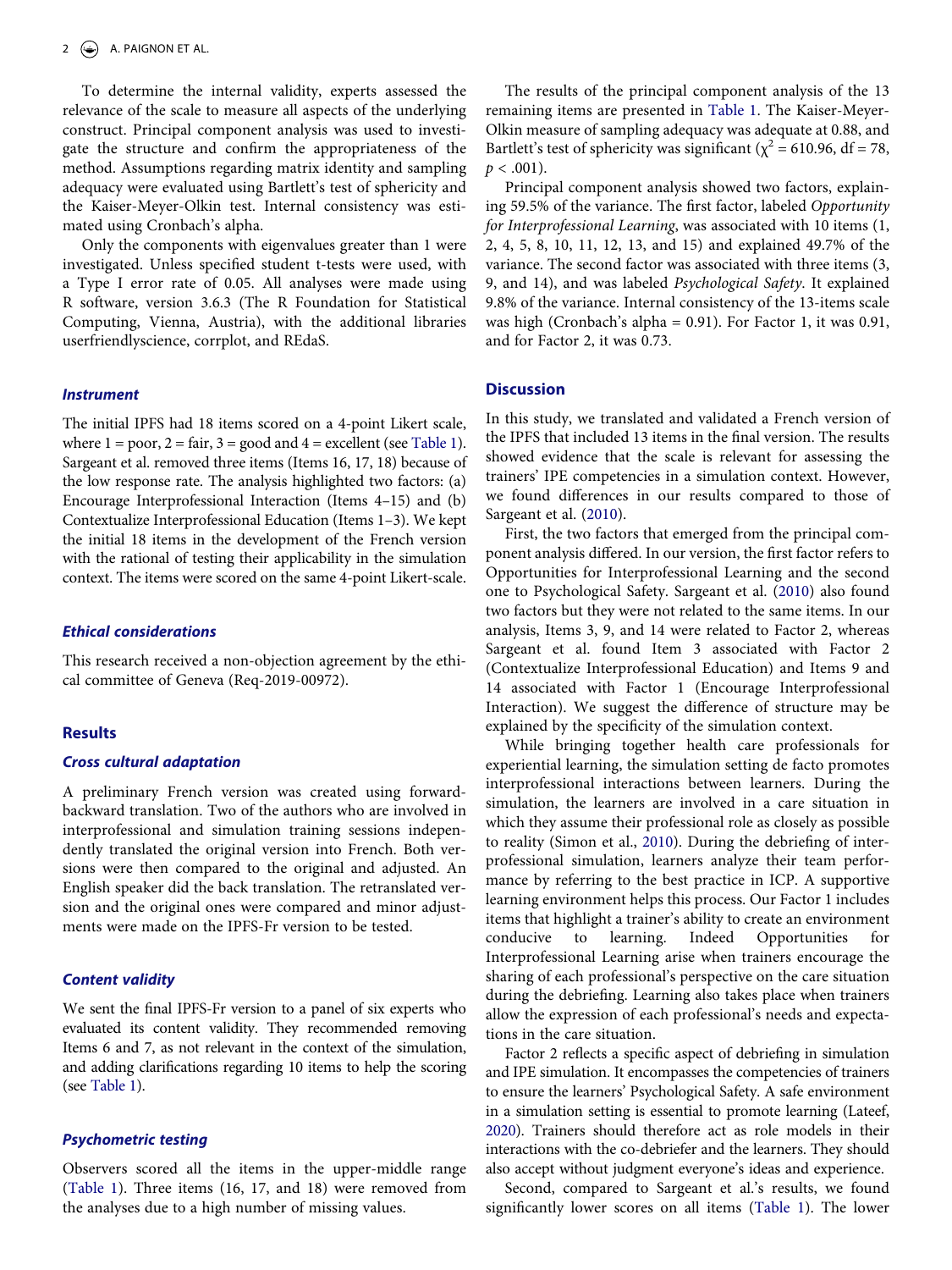# <span id="page-3-0"></span>**Table 1.** IPFS-Fr Factor Loading, Means Scores and Standard Deviation (SD) comparison with original IPFS.

|                                                                                                                                                                                                                                                                                                                                                                                                                                                                                                                                                                                                                       | Fr-IPFS<br>$N = 89$<br>Principal component analysis      |                     | Fr-IPFS<br>$N = 89$                                                    | Original<br>IPFS <sup>a</sup><br>$N = 289$ |                          |  |
|-----------------------------------------------------------------------------------------------------------------------------------------------------------------------------------------------------------------------------------------------------------------------------------------------------------------------------------------------------------------------------------------------------------------------------------------------------------------------------------------------------------------------------------------------------------------------------------------------------------------------|----------------------------------------------------------|---------------------|------------------------------------------------------------------------|--------------------------------------------|--------------------------|--|
|                                                                                                                                                                                                                                                                                                                                                                                                                                                                                                                                                                                                                       |                                                          |                     | Scores<br>$(1 = poor, 2 = fair,$<br>$3 =$ good and<br>$4 =$ excellent) |                                            | Scores<br>Comparison     |  |
| Items                                                                                                                                                                                                                                                                                                                                                                                                                                                                                                                                                                                                                 | Factor 1:<br>Opportunity of Psychological<br>IP learning | Factor 2:<br>safety | Means<br>(SD)                                                          | Means<br>(SD)                              | T-student<br>$*$ p < .05 |  |
| 1. Described why interprofessional education is important.                                                                                                                                                                                                                                                                                                                                                                                                                                                                                                                                                            | 0.60                                                     |                     | 2.58(1)                                                                | 3.55                                       | $-7.84*$                 |  |
| Décrit pourquoi l'éducation interprofessionnelle est importante (Excellent: évoque le travail<br>interprofessionnel comme facteur favorisant la qualité et la sécurité des soins) <sup>b</sup> .                                                                                                                                                                                                                                                                                                                                                                                                                      |                                                          |                     |                                                                        | (0.52)                                     |                          |  |
| 2. Explained how interprofessional collaboration can enhance patient-centered practice.<br>Explique comment la collaboration interprofessionnelle peut améliorer la pratique centrée sur<br>le patient (Excellent: La finalité du travail interprofessionnel est le patient, qui est un membre<br>à part entière de l'équipe et celui qui prend les décisions éclairées le concernant) b.                                                                                                                                                                                                                             | 0.87                                                     |                     | 2.65<br>(1.06)                                                         | 3.56<br>(0.52)                             | $-7.49*$                 |  |
| 3. Role-modeled positive interactions with other health professionals and how professionals can<br>work together, for example, by working collaboratively with the cofacilitator.                                                                                                                                                                                                                                                                                                                                                                                                                                     |                                                          | 0.57                | 2.98<br>(0.89)                                                         | 3.57<br>(0.55)                             | $-6.26*$                 |  |
| Interagit de façon positive avec les autres professionnels de la santé et met en œuvre la manière<br>dont les professionnels peuvent travailler ensemble, par exemple, dans ses relations avec le<br>co-débriefeur (Excellent: le tuteur applique un modèle de rôle avec les étudiants et le co-<br>débriefeur) <sup>b</sup> .                                                                                                                                                                                                                                                                                        |                                                          |                     |                                                                        |                                            |                          |  |
| 4. Created a learning environment in which the principles of interprofessional education were<br>demonstrated or clearly explained (eq, did not focus on 1 provider group; acknowledged all<br>professionals' contributions; acknowledged, respected, celebrated diversity in group).<br>Crée un environnement d'apprentissage dans lequel les principes de la formation<br>interprofessionnelle sont démontrés ou clairement expliqués (par exemple, ne se concenter<br>pas sur un groupe de professionnels; reconnait les contributions de tous les professionnels;<br>respecte et célèbre la diversité du groupe). | 0.62                                                     |                     | 3.08<br>(0.98)                                                         | 3.60<br>(0.53)                             | $-4.95*$                 |  |
| 5. Openly encouraged participants to learn from other health providers' views, opinions, and<br>experiences (eg, asked questions that generated free exchange of ideas, openness, and<br>sharing among all professions).                                                                                                                                                                                                                                                                                                                                                                                              | 0.64                                                     |                     | 2.77<br>(1.09)                                                         | 3.59<br>(0.57)                             | $-6.90*$                 |  |
| Encourage ouvertement les participants à apprendre des points de vue, opinions et expériences<br>des autres professionnels (p. ex., pose des questions qui favorisent l'échange d'idées,<br>l'ouverture et le partage parmi toutes les professions) (Excellent: recherche activement les<br>opinions et points de vue, éventuellement divergents ou complémentaires) <sup>b</sup> .                                                                                                                                                                                                                                   |                                                          |                     |                                                                        |                                            |                          |  |
| 6. Used learning and facilitation methods that encouraged participants from different<br>professions to learn with, from, and about each other (eg, icebreaker games, case studies,<br>group discussions).                                                                                                                                                                                                                                                                                                                                                                                                            | Removed                                                  | Removed             | Removed                                                                | 3.54<br>(0.58)                             |                          |  |
| 7. Invited other professions to comment and share their experiences, perspectives as questions                                                                                                                                                                                                                                                                                                                                                                                                                                                                                                                        | Removed                                                  | Removed             | Removed                                                                | 3.53                                       |                          |  |
| or comments were made in the large group.<br>8. Used appropriate facilitator skills to keep discussion topics on track.                                                                                                                                                                                                                                                                                                                                                                                                                                                                                               | 0.60                                                     |                     | 2.90                                                                   | (0.60)<br>3.54                             | $-5.92*$                 |  |
| Maintient et recentre si nécessaire la discussion sur une thématique interprofessionnelle.                                                                                                                                                                                                                                                                                                                                                                                                                                                                                                                            |                                                          |                     | (1.01)                                                                 | (0.53)                                     |                          |  |
| 9. Acknowledged and respected others' experiences and perceptions.<br>Reconnaît et respecte les expériences et les perceptions des autres (Excellent: Recherche les<br>perceptions des étudiants et du co-débriefeur; Suffisant/bon: Recherche les perceptions des<br>étudiants; Pauvre: Ne recherche les perceptions que des professionnels de sa branche) <sup>D</sup> .                                                                                                                                                                                                                                            |                                                          | 0.78                | 3.17<br>(0.86)                                                         | 3.65<br>(0.50)                             | $-5.14*$                 |  |
| 10. Encouraged members of all professions to contribute to decisions and seek opinions from<br>others in the group during case or patient discussions and decision-making activities.<br>Encourage les membres de toutes les professions à contribuer aux décisions, à demander l'avis<br>des autres membres de l'équipe, y compris du patient, lors des discussions de cas et de prise<br>de décision. (Décision collective/consensuelle y.c avec le patient comme membre de<br>l'équipe) <sup>b</sup> .                                                                                                             | 0.80                                                     |                     | 2.96<br>(0.97)                                                         | 3.58<br>(0.53)                             | $-5.58*$                 |  |
| 11. Asked participants to share their professional opinions, perspectives, and values relative to<br>patient care and collaborative practice.                                                                                                                                                                                                                                                                                                                                                                                                                                                                         | 0.43                                                     |                     | 2.77<br>(0.92)                                                         | 3.53<br>(0.57)                             | $-7.12*$                 |  |
| Demande aux participants de partager leurs opinions professionnelles, leurs points de vue et<br>leurs valeurs par rapport au patient, aux soins et la pratique collaborative.<br>12. Identified professional differences in a positive manner as participants offered their                                                                                                                                                                                                                                                                                                                                           | 0.82                                                     |                     | 2.84                                                                   | 3.55                                       | $-5.80*$                 |  |
| professional experiences and perceptions.<br>Identifie les différences professionnelles de manière positive, lorsque les participants partagent<br>leurs expériences et perceptions. (Excellent: Renvoie à la complémentarité des rôles<br>professionnels) <sup>b</sup> .                                                                                                                                                                                                                                                                                                                                             |                                                          |                     | (1.06)                                                                 | (0.53)                                     |                          |  |
| 13. Asked health professionals to indicate their profession and discuss each other's roles and<br>responsibilities in the delivery of patient care.<br>Demande aux participants d'indiquer leur profession et de discuter de leurs rôles et                                                                                                                                                                                                                                                                                                                                                                           | 0.74                                                     |                     | 2.51<br>(1.02)                                                         | 3.50<br>(0.59)                             | $-8.18*$                 |  |
| responsabilités dans la prise en soin des patients (Excellent: sur la base des éléments collectés<br>en 11, décontextualise en discutant, de façon générale, des rôles et responsabilités de<br>chaque professionnel) b.                                                                                                                                                                                                                                                                                                                                                                                              |                                                          |                     |                                                                        |                                            |                          |  |
| 14. Listened to and acknowledged participants' ideas without judgment or criticism.<br>Écoute et reconnaît les idées des participants sans jugement ni critique (Excellent: n'émet aucun<br>jugement de valeur, ni positif, ni négatif) b.                                                                                                                                                                                                                                                                                                                                                                            |                                                          | 0.87                | 3.45<br>(0.78)                                                         | 3.69<br>(0.47)                             | $-2.89*$                 |  |

(*Continued*)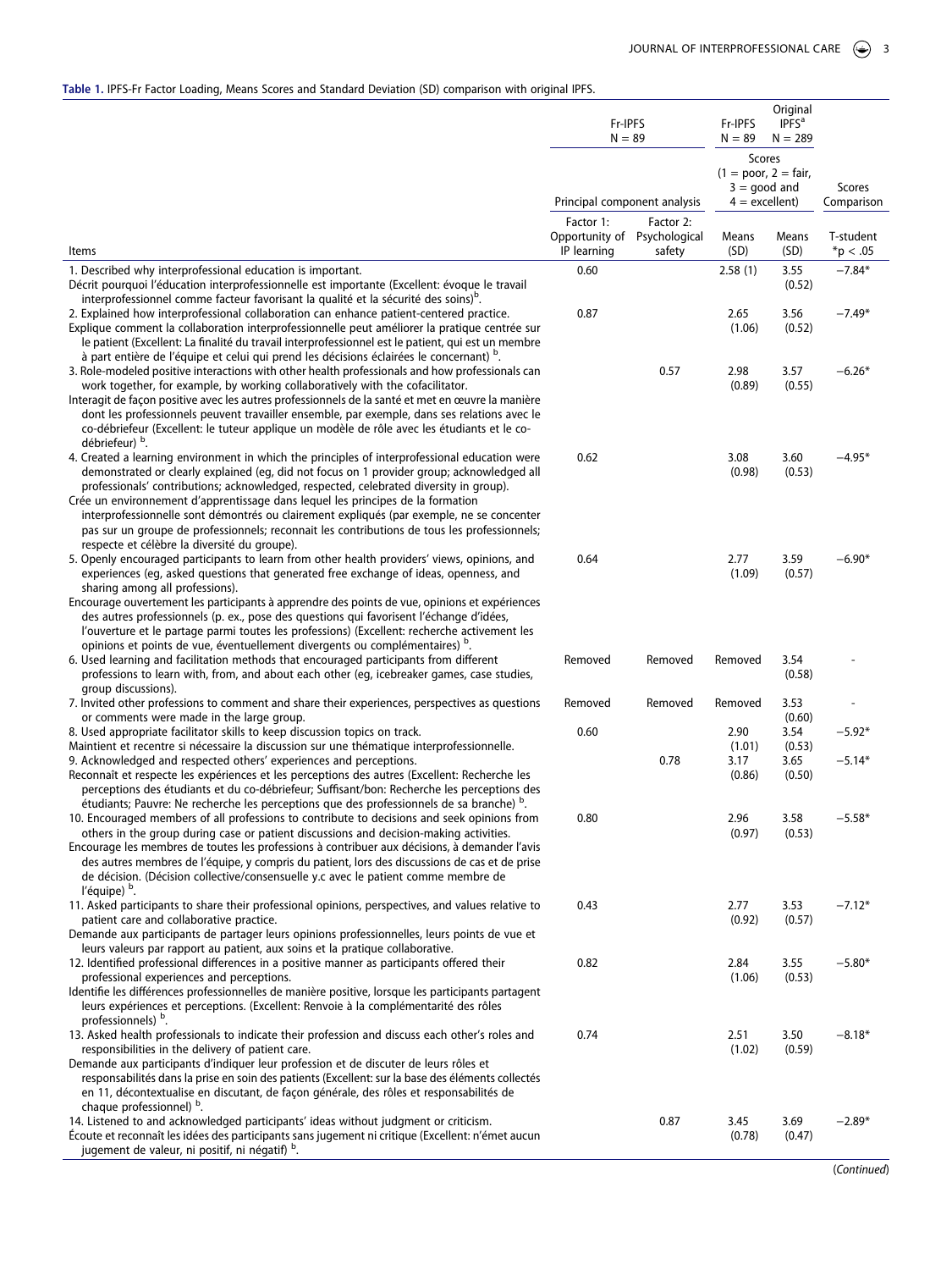#### **Table 1.** (Continued).

|                                                                                                                                                                                                                                                                                                                                                                                                                                                                                                                     | Fr-IPFS<br>$N = 89$                        |                                                                               | Fr-IPFS<br>$N = 89$ | Original<br><b>IPFS</b> <sup>a</sup><br>$N = 289$ |                            |
|---------------------------------------------------------------------------------------------------------------------------------------------------------------------------------------------------------------------------------------------------------------------------------------------------------------------------------------------------------------------------------------------------------------------------------------------------------------------------------------------------------------------|--------------------------------------------|-------------------------------------------------------------------------------|---------------------|---------------------------------------------------|----------------------------|
|                                                                                                                                                                                                                                                                                                                                                                                                                                                                                                                     | Principal component analysis               | <b>Scores</b><br>$(1 = poor, 2 = fair,$<br>$3 =$ qood and<br>$4 =$ excellent) |                     | Scores<br>Comparison                              |                            |
| Items                                                                                                                                                                                                                                                                                                                                                                                                                                                                                                               | Factor 1:<br>Opportunity of<br>IP learning | Factor 2:<br>Psychological<br>safety                                          | Means<br>(SD)       | Means<br>(SD)                                     | T-student<br>$*_{p} < .05$ |
| 15. Asked questions to encourage participants to consider how they might use each others'<br>professional skills, knowledge, and experiences.<br>Pose des questions pour encourager les participants à réfléchir à la façon dont ils pourraient<br>utilizer les compétences, connaissances et expériences des uns et des autres (dans une<br>perspective de transfert) <sup>b</sup> .                                                                                                                               | 0.85                                       |                                                                               | 2.68<br>(1.13)      | 3.52<br>(0.57)                                    | $-6.40*$                   |
| 16. Helped participants work through differences in a spirit of openness and collaboration when<br>differing opinions arose (eq, led the discussion and ensured that all participants had an<br>opportunity to express their views openly).<br>Aide les participants à surmonter les désaccords dans un esprit d'ouverture et de collaboration<br>(par exemple, anime la discussion de façon à ce que tous les participants aient l'occasion<br>d'exprimer leurs opinions ouvertement, sans crainte) <sup>c</sup> . | Removed                                    | Removed                                                                       | 3.07<br>(0.93)      | 3.52<br>(0.56)                                    | $-3.79*$                   |
| 17. Used effective communication skills to clarify and resolve misunderstanding and conflict, if<br>applicable.<br>Utilize des techniques de communication efficaces pour clarifier et résoudre les malentendus et<br>les conflits, le cas échéant (par exemple le DESK, CNV, autre). <sup>c</sup>                                                                                                                                                                                                                  | Removed                                    | Removed                                                                       | 3.03<br>(1.17)      | 3.63<br>(0.52)                                    | $-2.87*$                   |
| 18. Discussed issues related to hidden power structures, hierarchies, and stereotypes that may<br>exist among different health professionals.<br>Discute des problèmes liés aux structures de pouvoir cachées, aux hiérarchies et aux stéréotypes<br>qui peuvent exister parmi les différents professionnels de la santé. <sup>c</sup>                                                                                                                                                                              | Removed                                    | Removed                                                                       | 2.32<br>(1.05)      | 3.37<br>(0.74)                                    | $-7.61*$                   |
| Eigenvalue<br>Percent variance explained<br>Cronbach's alpha                                                                                                                                                                                                                                                                                                                                                                                                                                                        | 6.45<br>49.7<br>0.91                       | 1.27<br>9.8<br>0.73                                                           |                     |                                                   |                            |

<sup>a</sup>Sargeant et al. [\(2010](#page-5-3)); \* *p*-value<0.05; <sup>b</sup> Clarification of the item; <sup>c</sup> items removed from analysis.

scores could be explained by the duration of the trainer's sessions, which were shorter in our context than in the original study. Facilitating interprofessional simulations is a particularly demanding and difficult task. Trainers have to facilitate interprofessional collaboration and manage the learning of specific skills needed by each learner. Trainers should be trained on simulation best practice and develop their IPE competencies to teach more effectively. Our results may suggest that the time allowed for the train the trainer's sessions contributes to improve teaching skills and competencies in IPE simulation.

Our study has some limitations. Only a small number of IPE simulation took place during the period of data collection and some trainers did not agree to be observed, so the sample size was relatively small. Further studies are necessary to confirm the results and the robustness of the substructure on a wider range of health care professionals.

# **Conclusion**

This study provides evidence that the IPFS-Fr can be used to assess facilitation competencies in IPE simulation among trainers. In support of feedback, it can also help to develop those skills further. Yet, one of the most challenging aspects of IPE simulation is teaching interprofessional competencies while managing the complexity of interprofessional co-debriefing. Indeed, trainers should act as role models in their interactions with the co-debriefer. They also should facilitate the exchange of viewpoints, sharing of representations, reciprocal expectations and needs of each profession.

To help trainers improve their competencies, we are developing a specific tool. Nevertheless, the IPFS provides a relevant basis for effectively animating IP simulation.

#### **Declaration of interest**

The authors report no conflicts of interest. The authors alone are responsible for the content and writing of this article.

#### **Notes on contributors**

*Adeline Paignon* is a social psychologist researcher, Assistant Professor in IPE, Coordinator of research at Centre for Interprofessional Simulation.

*Joanne Wiesner* Conti is a psychologist, Lecturer, Master trainer TeamSTEPPS® and interprofessional simulation at Centre for Interprofessional Simulation.

*Bernard Cerutti* works as a statistician at the University of Geneva and as a teacher at the University of Applied Sciences and Arts Western Switzerland.

*Thomas Fassier* is an attending physician in an emergency medicine team, trainer in interprofessional simulation, Director of the Centre for Interprofessional Simulation.

#### **ORCID**

Adeline Paignon (D http://orcid.org/0000-0003-0634-8334 Joanne Wiesner Conti D http://orcid.org/0000-0003-2028-6141 Bernard Cerutti D http://orcid.org/0000-0002-7929-3373 Thomas Fassier **b** http://orcid.org/0000-0001-5853-8450